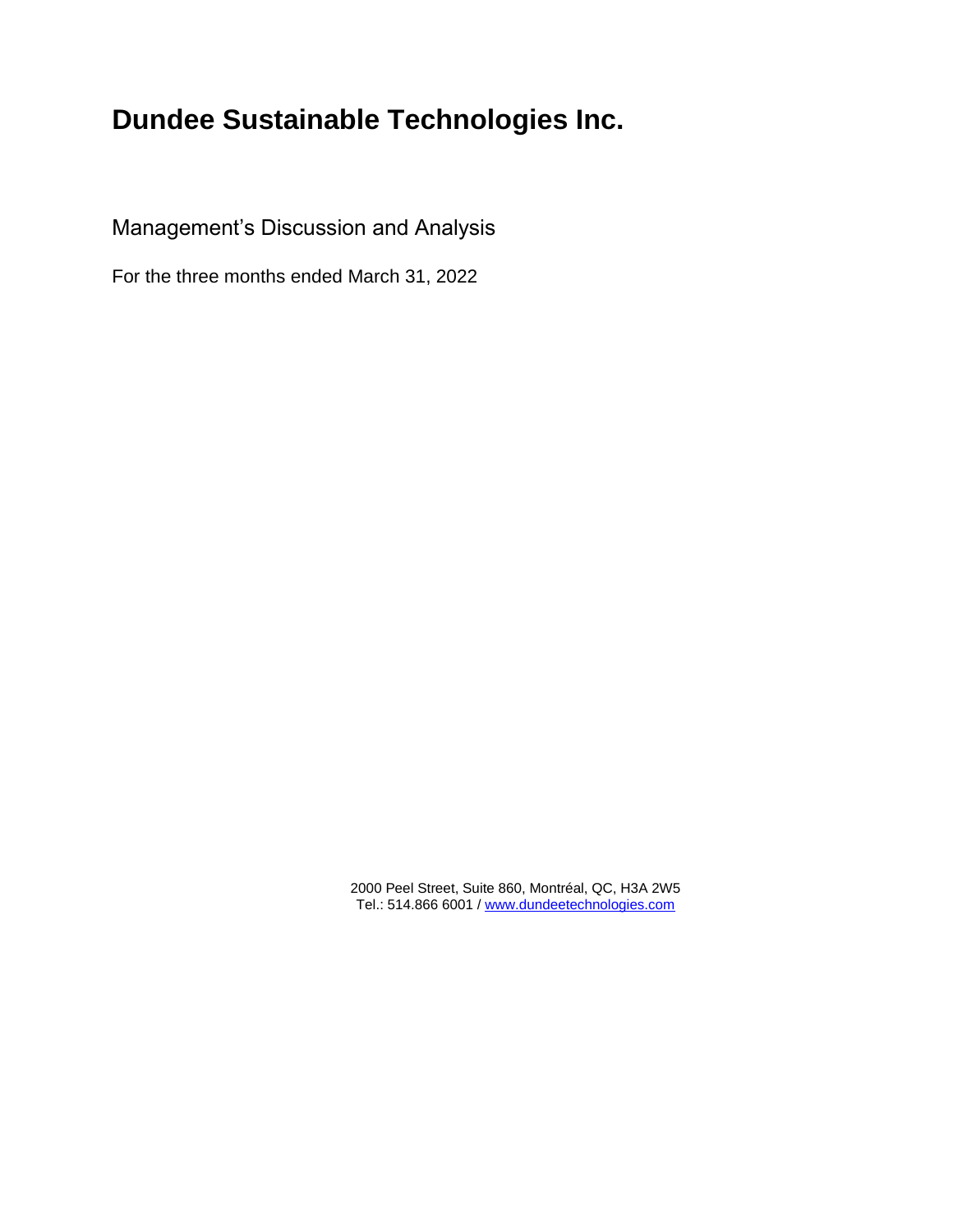| ACCOUNTING POLICY CHANGES, CRITICAL ESTIMATES, JUDGMENTS AND ASSUMPTIONS  12 |  |
|------------------------------------------------------------------------------|--|
|                                                                              |  |
|                                                                              |  |
|                                                                              |  |
|                                                                              |  |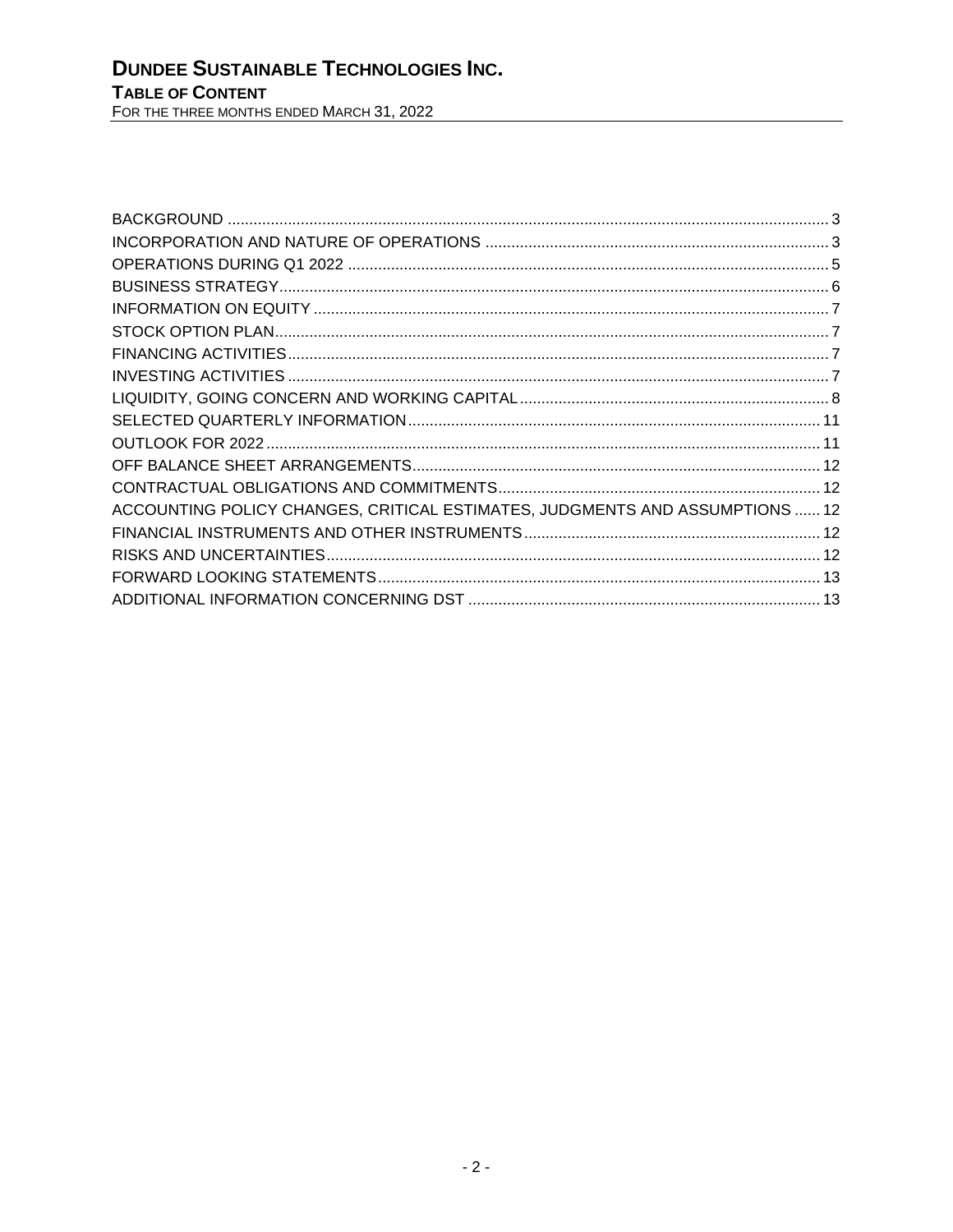#### <span id="page-2-0"></span>**BACKGROUND**

This Management's Discussion and Analysis ("MD&A") of Dundee Sustainable Technologies Inc. ("DST" or the "Corporation") constitutes management's review of the factors that affected the Corporation's financial and operating performance for the three months ended March 31, 2022.

This MD&A should be read in conjunction with the Corporation's audited consolidated financial statements, including the notes thereto, as at and for the year ended December 31, 2021 (the "2021 Audited Consolidated Financial Statements"), together with the accompanying MD&A for the year then ended, and with the unaudited condensed interim consolidated financial statements of the Corporation as at and for the three months ended March 31, 2022 (the "March 2022 Interim Consolidated Financial Statements"), all of which have been prepared using International Financial Reporting Standards ("IFRS"). Unless otherwise noted, all figures are in Canadian dollars, the presentation and functional currency.

This MD&A takes into account all material events that took place up until May 9, 2022, the date on which the Corporation's Board of Directors approved this MD&A. Unless otherwise noted, all figures are in Canadian dollars, the presentation and functional currency.

Additional information regarding the Corporation is available on Sedar at [www.sedar.com](http://www.sedar.com/) and on the Corporation's website at [www.dundeetechnologies.com.](http://www.dundeetechnologies.com/)

#### <span id="page-2-1"></span>**INCORPORATION AND NATURE OF OPERATIONS**

#### *Incorporation*

The Corporation was incorporated under the Canada Business Corporations Act on July 22, 1997. The Corporation's head office is located at 2000 Peel, Suite 860, Montréal, Quebec, Canada, H3A 2W5.

The authorized capital of the Corporation consists of an unlimited number of subordinate voting shares and multiple voting shares, each multiple voting share having 10 votes.

Dundee Corporation ("Dundee") retains multiple voting shares of the Corporation, which are convertible, at the option of Dundee, into subordinate voting shares of the Corporation for no additional consideration. The multiple voting shares of the Corporation are not listed on a stock exchange.

As at March 31, 2022, Dundee owns 49.5 million subordinate voting shares and all of the 2.5 million multiple voting shares of the Corporation giving Dundee an 77% equity interest and an 84% voting interest in the Corporation. In addition, Dundee was owed \$11.2 million in long-term debt, including accrued interest.

#### *Overview*

The Corporation is a leader in the development and commercialization of innovative environmentally responsible technologies for the treatment of complex materials in the mining industry. Through the development of patented, proprietary processes, DST extracts precious and base metals from ores, concentrates and tailings, while permanently stabilizing contaminants such as arsenic, antimony and cadmium. These complex mineral resources may not otherwise be extracted with conventional processes because of metallurgical issues, cost, or environmental considerations.

The Corporation's main focus is the commercialization of its two innovative and patented processes (the "Technologies"). As part of the commercialization process, the Corporation has branded these technologies as the CLEVR ProcessTM (cyanide-free gold extraction) and the GlassLock ProcessTM (permanent arsenic sequestration in glass).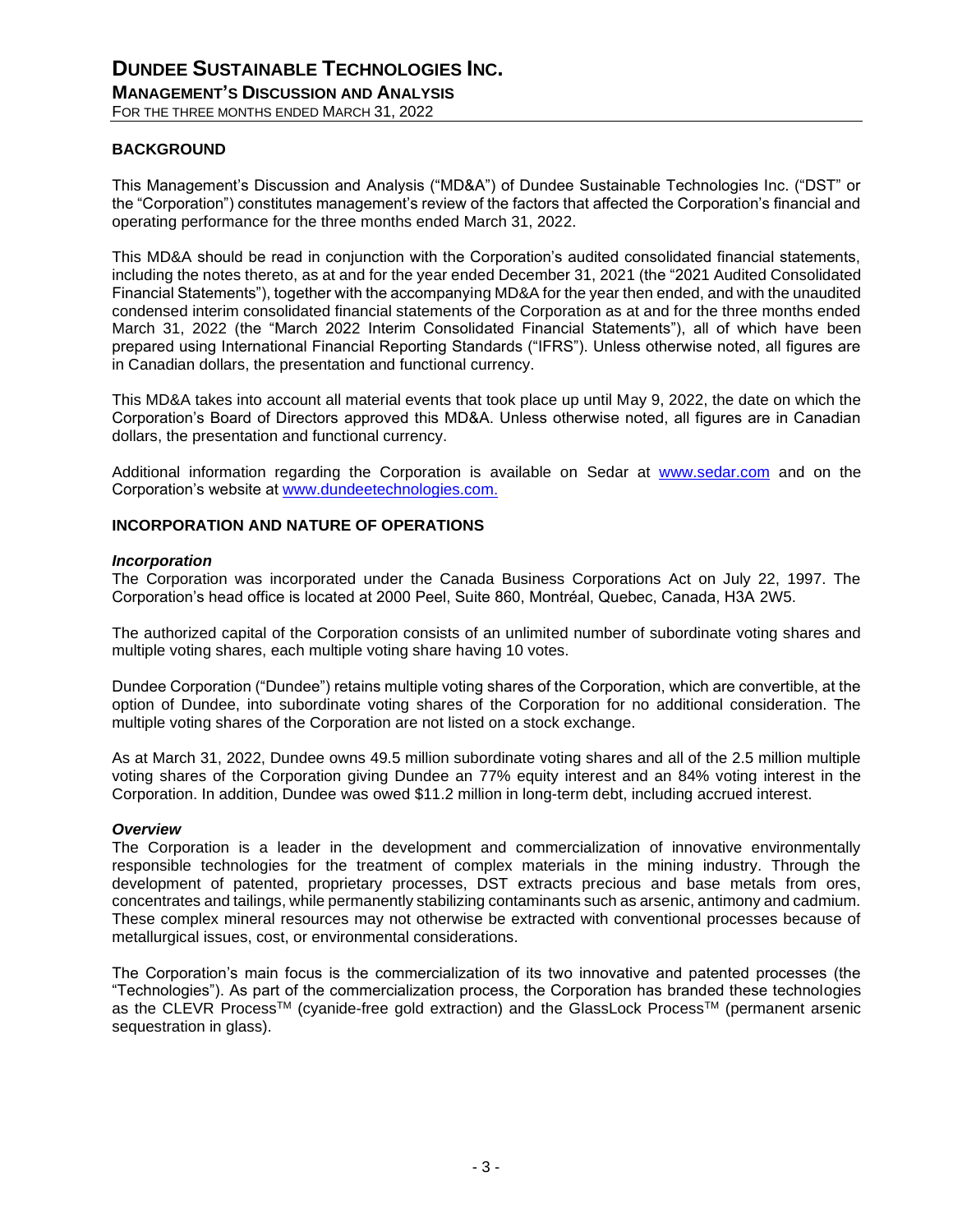### **DUNDEE SUSTAINABLE TECHNOLOGIES INC. MANAGEMENT'S DISCUSSION AND ANALYSIS**

FOR THE THREE MONTHS ENDED MARCH 31, 2022

#### *GlassLock Process*TM

DST has designed, built, and patented a method for the permanent stabilization of arsenic from numerous sources, including, but not limited to, arsenopyrite, enargite, cobaltite, flue dusts and environmental remediation. This process is an attractive technique to permanently stabilize arsenic and does so at a significantly lower cost than current alternatives, such as crystalline ferric arsenate or scorodite. This presents the Corporation with numerous opportunities to process materials considered too toxic or uneconomic to be exploited or stabilized using conventional processing methods.

#### *CLEVR Process*TM

DST has also developed an advanced proprietary process for the extraction of precious and base metals using sodium hypochlorite to provide a cyanide-free alternative for the exploitation of gold deposits. The primary benefit of this innovative technology is a significantly shorter processing time (1-2 hours) as compared to the cyanide (24-48 hours). In addition, the CLEVR Process™ operates in a fully closed-loop. A key benefit of the closed loop operation is the elimination of the need for costly and environmentally risky tailing ponds. It also provides a reduction of the environmental footprint and produces a dry stacked, inert and stable cyanide-free tailing.

The Corporation has protected its intellectual property by filing patents during the development of its technologies. To date, the Corporation has applied or has been granted patents on 16 different processes, and it has 35 patents granted, published, pending or filed in 18 different countries. These patents expire between 2022 and 2036. The Corporation is in the process of expanding its patent portfolio for both processes and additional jurisdictions as warranted.

Inherent in the commercialization of these processes is significant technology development risk. Each of these processes may require significant additional development, testing and investment prior to final commercialization. There can be no assurance that such technologies will be successfully commercialized, or that output from any use of the Corporation's processes could be produced at a commercial scale at reasonable costs or successfully marketed.

#### *Technical Services*

The Corporation also uses its state-of-the-art laboratory and processing facility in Thetford Mines, Quebec to assist other companies with metallurgical services or complete small to industrial scale processing campaigns and testing.

#### **RESPONSE TO COVID-19 SITUATION**

The year 2020 was marked by the severity of the coronavirus global outbreak. The Thetford site was temporarily closed as a result of the measures taken by the Quebec provincial government on March 23, 2020. Operations resumed in May 2020 with employees and contractors following the controls and practices that have been established on site. After these safety practices were put in place, the Corporation has not experienced any major disruptions. The Corporation is monitoring developments and has taken appropriate actions in order to mitigate the risk, including safety procedures and contingency plans to continue operations at its plant in Thetford Mines.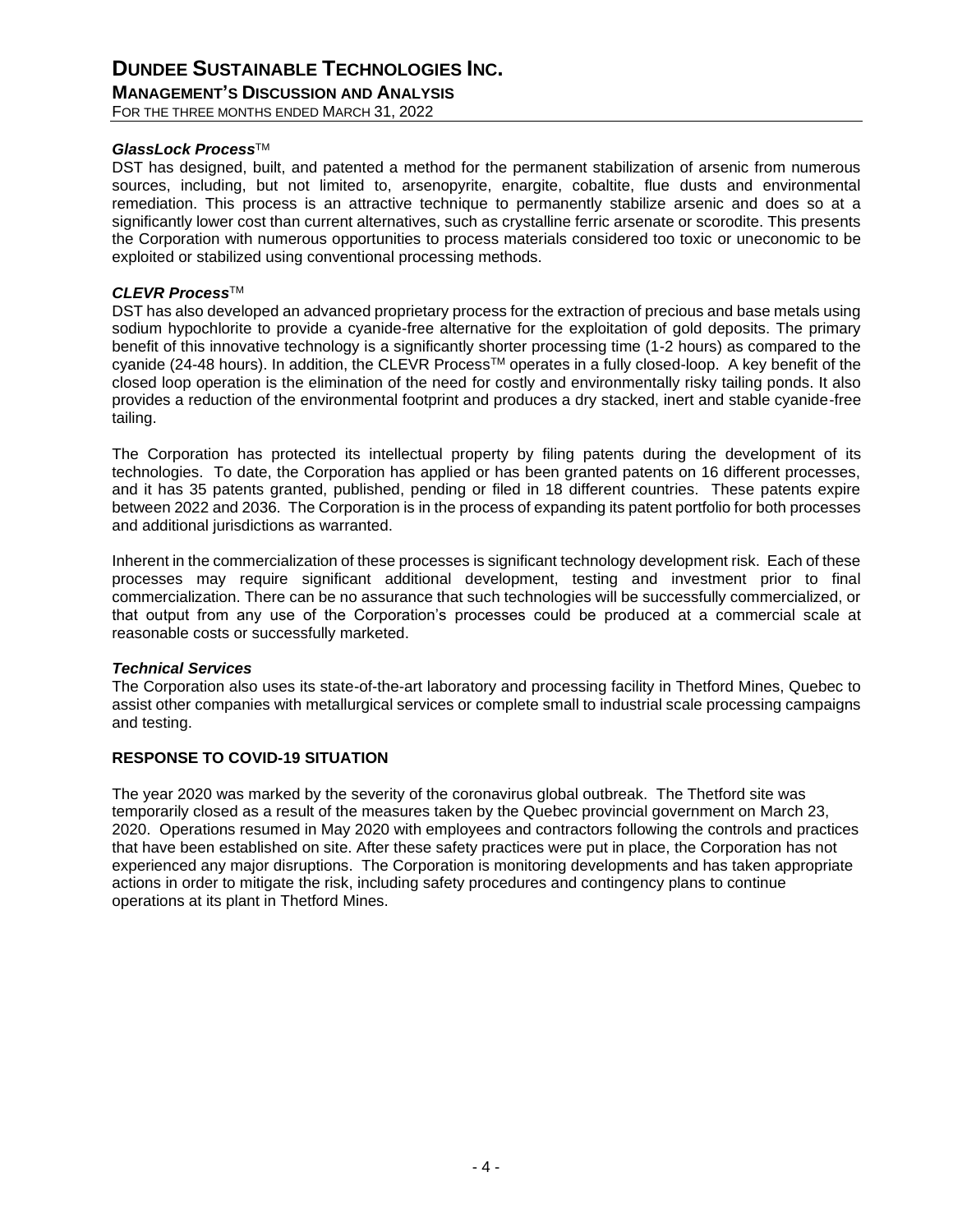#### <span id="page-4-0"></span>**OPERATIONS DURING Q1 2022**

#### *GlassLock Process***TM**

DST's primary driver in the coming years is expected to be its GlassLock Process™, followed by higher upside from its CLEVR ProcessTM. Using its GlassLock Process technology, arsenic, which is a significant and dangerous waste product from the mining industry, can be safely and permanently vitrified in a glass form for disposal at the mine site, smelter or in remediation situations. In 2020, DST finalized the successful demonstration of its GlassLock Process for a metal's processing facility in Africa. The client (the "Client") had the option to buy the exclusive rights on the technology for a period of two years in return for a cash payment of US\$1 million per year. Those payments were part of a moratorium agreement that that concluded in February 2022. In addition to the moratorium agreement, the same Client awarded an engineering contract to DST for the design of a full-scale plant, and the decision on the construction is expected to be made in the second quarter of 2022. This allows DST the full liberty to market and commercialize its GlassLock technology to any copper smelting operation. While the Client ended its right on moratorium, its intention to build a GlassLock plant at their smelter remains intact and is still part of their strategic investment planning. This decision was also reinforced by the completion of a peer review of the technology that confirmed the GlassLock Process as the more economical and stable solution for the remediation of the arsenic issue at the site.

In addition to the above-mentioned development, the Corporation has made significant progress with its most advanced commercialization project in Ghana. This project with a top tier gold producer has been approved by the investment committee of the Client. This approval came following detailed due diligence on the project and technology including a site visit of the Client delegation in Namibia to visit DST's demonstration plant and interface with DST's other client. The Client in Ghana also confirmed that GlassLock has been selected as the best technology for their project following a 10-year investigation and testing program with many other alternatives for arsenic stabilization thus proving another important confirmation of the merit of the technology in terms of stability and operation costs.

Finally, in addition to the two projects mentioned above, both located in Africa, DST made significant advances on two other North American projects. The most important in terms of level of advance is located in Abitibi where the Client has inherited a legacy arsenic issue on its gold property that is containing about 4.6Moz of gold resources. In order to continue the development of the project, the Client now needs to execute a remediation project for the legacy material and DST was selected as the best technology for this project. As such. DST has completed a program in laboratory that demonstrated the amenability of the material for its technology. In addition, an engineering study was performed including environmental stability characterization and leaching tests on the final product that also confirmed the meeting of the environmental regulation. At this point in time, DST is working with the Client to fine-tune the business orientations of the project and is supporting their actions in preparation for the permitting process of the project.

#### *CLEVR Process*TM

DST is also commercializing its CLEVR Process to address the growing pressure from communities and governmental authorities over the use of cyanide in gold extraction. This proprietary process for the extraction of precious and base metals uses a relatively benign reagent, sodium hypochlorite, as opposed to the more toxic cyanide as an alternative for the exploitation of gold deposits. The primary benefit of this innovative technology is a significantly shorter processing time (1-2 hours) as compared to the cyanide (24-48 hours). In addition, the CLEVR Process operates in a fully closed-loop. A key benefit of the closed-loop operation is the elimination of the need for costly and environmentally risky tailing ponds. It also reduces the environmental footprint by producing a dry stacked, inert and stable cyanide-free tailing. DST is working with customers that seek alternative processes that can extract gold without the environmental liabilities associated with cyanide, while still maintaining control over the deleterious elements such as arsenic, mercury and antimony. DST offers a competitive alternative to the cyanidation process.

During 2021, DST has completed a technology transfer with Newmont Corporation ("Newmont") so that their group in Colorado can reliably duplicate the CLEVR process at laboratory scale. This is part of a technology transfer agreement with Newmont that was just renewed for 2022 calendar year.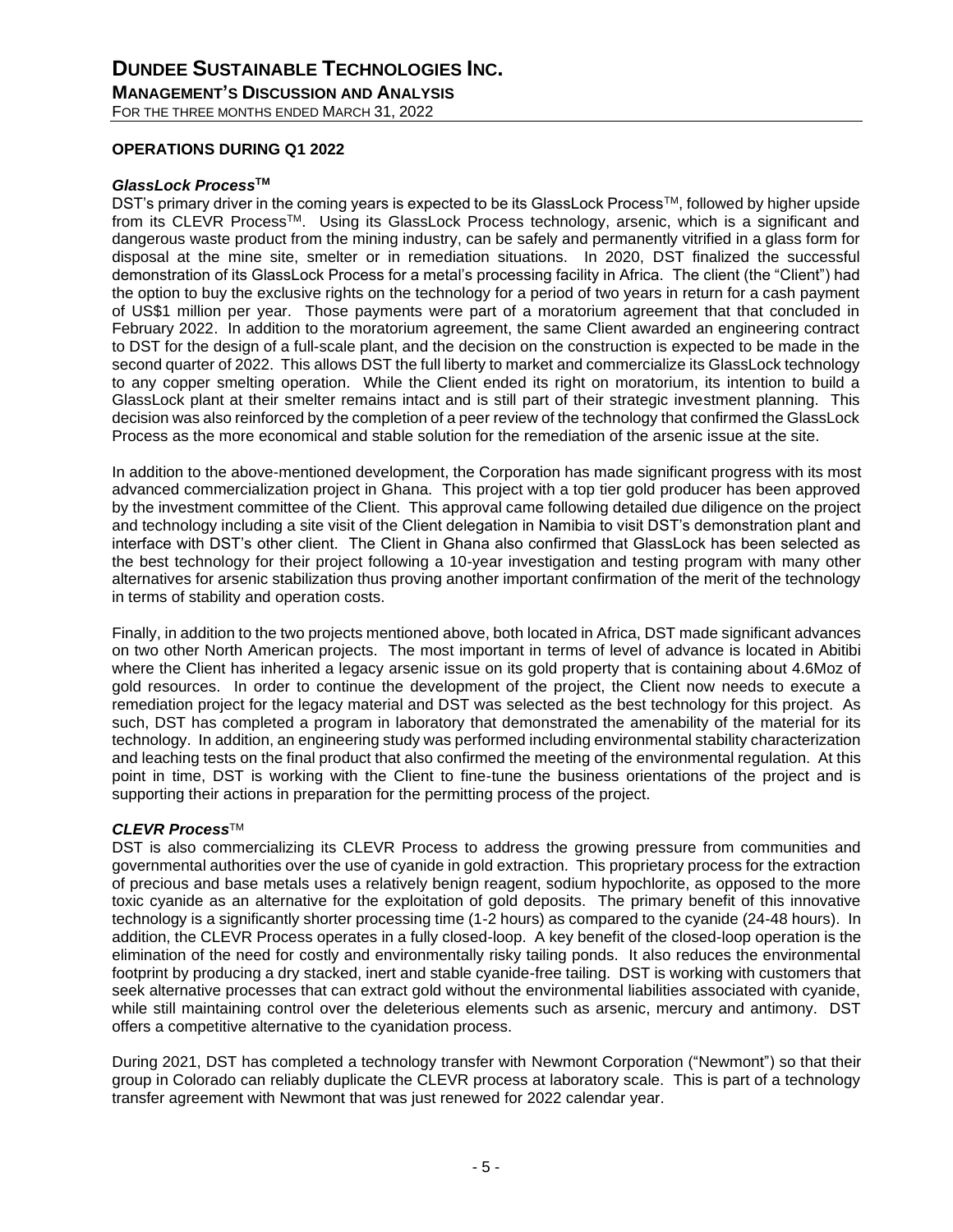# **DUNDEE SUSTAINABLE TECHNOLOGIES INC.**

**MANAGEMENT'S DISCUSSION AND ANALYSIS**

FOR THE THREE MONTHS ENDED MARCH 31, 2022

In addition, DST has worked with Newmont on a selected project in a jurisdiction where cyanide has been banned. Newmont is the owner of a gold project with significant resources that cannot go into production due to cyanide restrictions. DST is currently developing a project with Newmont in which DST would provide a pilot plant to be transported to site for an on-site demonstration of the technology. A proposal was sent by the Corporation to Newmont during the first quarter of 2022. The approval of such piloting program with the biggest producer of gold, and in a jurisdiction that has banned the use of cyanide, would represent a break-through for the CLEVR ProcessTM and could significantly accelerate other opportunities as well.

#### *Technical Services*

DST continues to build its technical services business and under the terms of these contracts, the Corporation will provide technical services in markets such as aluminum by-products, fertilizers, lithium, cobalt, nickel, magnesium, graphite and gold. Contributions from these contracts will help to offset developmental and operating costs related to its primary Technologies. During last quarter, the Corporation continued the project of processing 3,800 tonnes of material with its plant in Thetford Mines. This project is expected to generate about CDN\$3.5 million in revenues over the next 2-3 years. This project will remain the most significant revenue generator for the Corporation in 2022 and thus provide an inflow of cash to support the Corporation while the Technologies are being commercialized.

#### <span id="page-5-0"></span>**BUSINESS STRATEGY**

The growing pressure from communities and government authorities over the use of cyanide in various jurisdictions around the world is forcing developing gold projects to seek alternative processes that can extract the gold without the environmental liabilities associated with cyanide, while maintaining control over the deleterious elements such as arsenic, mercury and antimony.

DST offers a competitive alternative to the cyanidation process. Technologies are at the forefront of the mining industry's innovative extraction processes and cater to the worldwide growing need for extractive technologies capable of processing refractory and arsenic bearing material. This alternative provides DST leverage to access quality material including material from metallurgical or environmentally constrained deposits.

DST's business plan is focused on controlling both of its Technologies and leveraging them to become a major player in the industry. The Corporation has a unique opportunity to emerge as a stakeholder in multiple mining projects. In the immediate term, DST is focused on advancing its discussions with major gold and copper producing companies on building alternative processing and stabilization processes. The Corporation is currently processing test material for a number of customers. Assuming successful results, the next step is to negotiate the business terms with those customers for commercializing its Technologies.

The Technologies that the Corporation has developed with respect to complex deposits will allow for the development and or advancement of mining projects that would not be viable without its patented Technologies. DST has identified over 100 gold projects that could face significant concerns due to cyanide use, environmental and/or metallurgical constraints. The commercialization of the Corporation's technologies would enable mining companies to advance those projects which are currently constrained because of the refractory or toxic nature of their deposits. Discussions are ongoing with a number of mining companies to help advance these otherwise stranded deposits.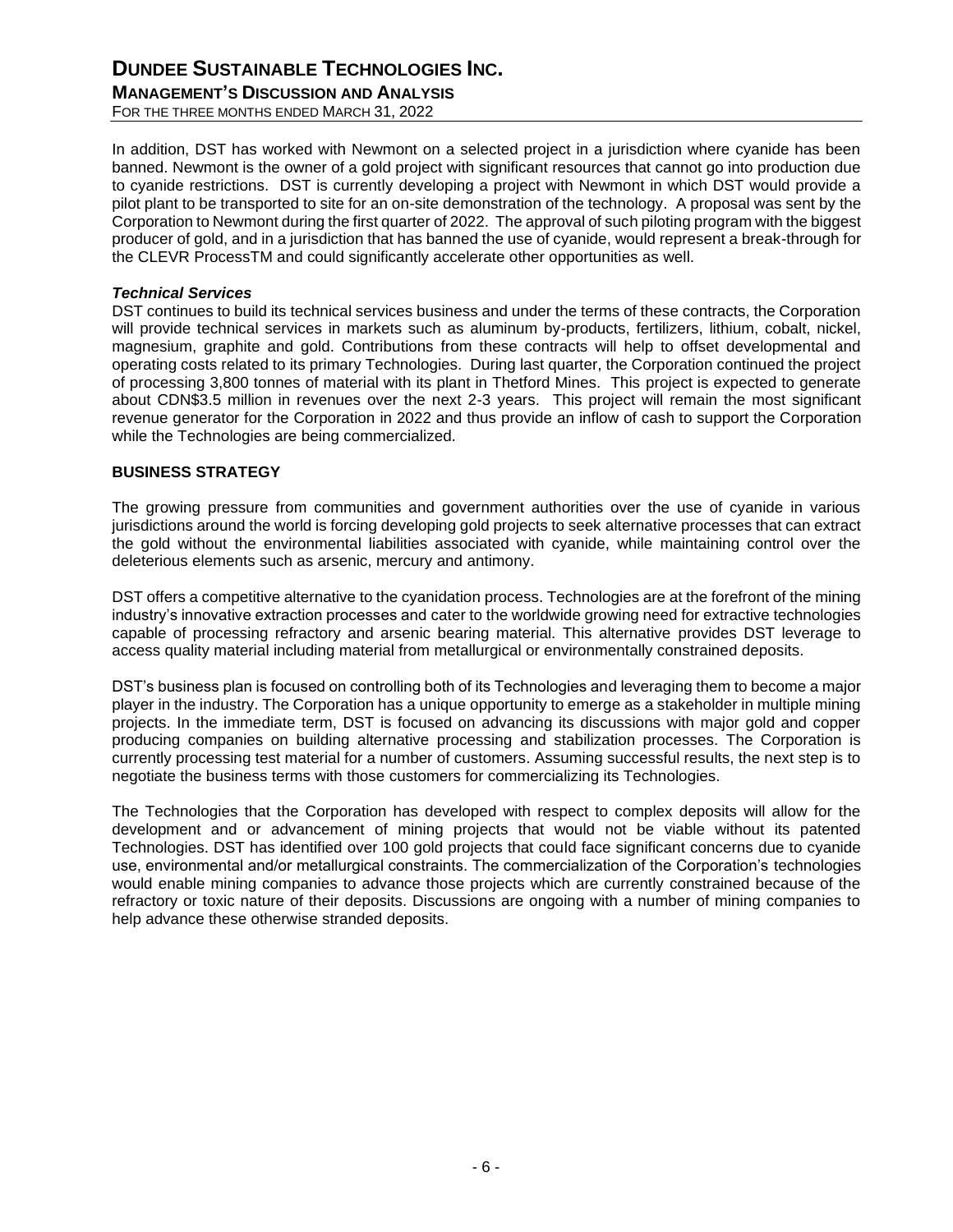#### <span id="page-6-0"></span>**INFORMATION ON EQUITY**

The authorized capital of the Corporation consists of an unlimited number of subordinate voting shares and multiple voting shares, without nominal or par value. The holders of subordinate voting shares are entitled to one vote for each subordinate voting share and the holders of multiple voting shares are entitled to ten votes for each multiple voting share. The holders of subordinate voting shares and multiple voting shares shall be entitled to receive and to participate equally as to dividends, share for share, in an equal amount on all the subordinate voting shares and multiple voting shares at the time outstanding. The holder of multiple voting shares shall be entitled at any time and from time-to-time to have any or all of the multiple voting shares converted into subordinate voting shares based on one subordinate voting share for each multiple voting share. In all other respects, the holders of subordinate voting shares and multiple voting shares shall rank equally and the same rights and restrictions.

|                                                                         | May 9,     |
|-------------------------------------------------------------------------|------------|
|                                                                         | 2022       |
| Subordinate voting shares issued                                        | 64,195,774 |
| Options                                                                 | 5,030,000  |
| Warrants                                                                | 4,242,063  |
| Total – fully diluted subordinate voting shares                         | 73,467,837 |
|                                                                         |            |
| Multiple voting shares issued (each multiple voting share has 10 votes) | 2,500,000  |

(1) At May 9, 2022, Dundee owned 49.5 million subordinate voting shares of the Corporation (77.18%) and all of the outstanding multiple voting shares.

#### <span id="page-6-1"></span>**STOCK OPTION PLAN**

The Board of Directors of the Corporation has full and final discretion to designate the persons who are to be granted options and to determine such number of options as well as their exercise price and vesting period. The exercise price shall not be less than that permitted under the rules of any stock exchange on which the subordinate voting shares are listed. The purpose of the stock option plan is to serve as an incentive for the directors, officers, employees and service providers who will be motivated by the Corporation's success as well as to promote ownership of common shares of the Corporation by these people. There is no performance indicator relating to profitability or risk attached to the plan.

#### <span id="page-6-2"></span>**FINANCING ACTIVITIES**

#### *Three months ended March 31, 2022*

#### *Promissory note from a Related Party*

On January 4, 2022, the Corporation signed a promissory note in the principal amount of \$450,000, payable to a wholly owned subsidiary of Dundee. The promissory note has a maturity date of July 13, 2023 along with interest at a rate of 8% per annum. As at March 31, 2022, the principal amount of the promissory note totaled \$1,450,000.

#### *Three months ended March 31, 2021*

#### *Contribution Agreement*

In 2016, the Corporation received from Canada Economic Development for Quebec Regions ("CED") a \$397,000 repayable contribution (the "CED Contribution"). During 2021, the Corporation repaid a total of \$14,178 of the principal amount.

#### <span id="page-6-3"></span>**INVESTING ACTIVITIES**

No investing activities were performed during the three months ended March 31, 2022.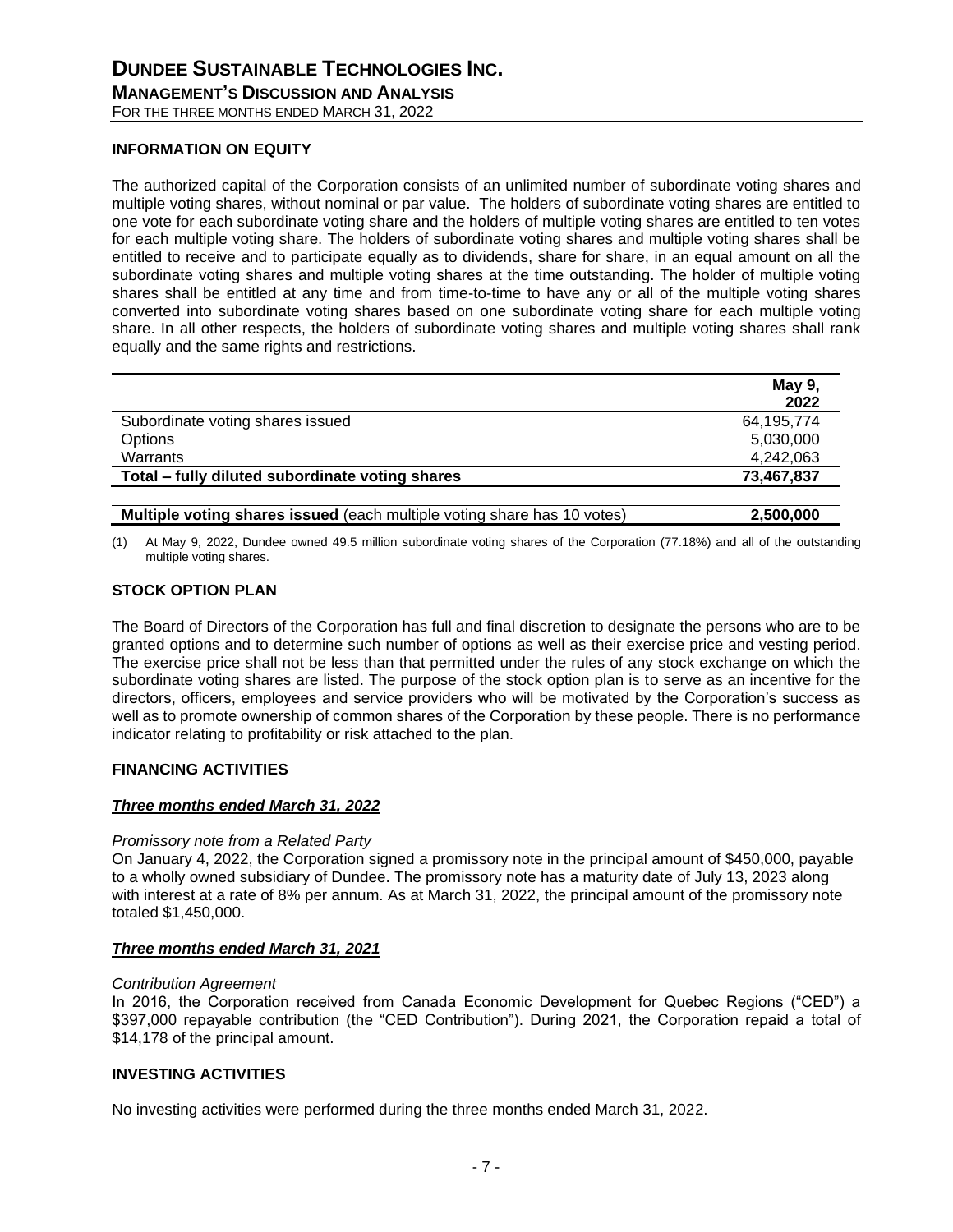#### <span id="page-7-0"></span>**LIQUIDITY, GOING CONCERN AND WORKING CAPITAL**

On Match 31, 2022, the working capital position of the Corporation was \$486,500 (a negative \$227,844 as at December 31, 2021). This working capital includes \$400,000 of accrued liabilities payable to Dundee. Management estimates that the Corporation will not have sufficient funds to meet its obligations and budgeted expenditures through the twelve months ended March 31, 2023. The above-noted facts and circumstances cast significant doubt on the Corporation's ability to continue as a going concern. The Corporation will periodically have to raise additional funds to continue operations. The Corporation is pursuing financing alternatives to fund its operations and working towards developing its activities to operate as a going concern. Although there is no assurance that the Corporation will be successful in these actions, management believes, based on previous fund-raising experience and commercial activities, that it will be able to secure the necessary financing. Financings could be completed through the issuance of debt or new equity in public or privately negotiated equity offering. While it has been successful in doing so in the past, there can be no assurance that it will be able to do so in the future.

#### **DISCUSSION AND ANALYSIS OF OPERATIONS**

#### *Revenues*

During the three months ended March 31, 2022, the Corporation processed material for a number of customers, including major gold producers, for testing of ores and concentrates using the Corporation's Technologies. As well, exploration and development companies in other commodities such as aluminum, nickel, graphite and lithium utilized the Corporation's facilities and highly skilled personnel for the advancement of their projects.

The Corporation provided its technical expertise and its facilities to these companies to evaluate the development of their projects using the Corporation's Thetford Mines facility including its CLEVR Process for precious metal extraction and/or its GlassLock Process. The technical services may serve to demonstrate the efficiency of the Corporation's facilities and technical staff at the laboratory and/or pilot scales on specific projects in need of viable processing alternative and initiate engineering studies required for an industrial implementation.

Revenues totaled \$1,076,691 during the three months ended March 31, 2022 with related costs of \$775,774 recorded under operating expenses related to these services. The Corporation reported revenues of \$713,153 with related costs of \$623,456 in the same period of the prior year. Revenues by line of business were as below:

|                          |           | Three months ended<br>March 31, |  |
|--------------------------|-----------|---------------------------------|--|
|                          | 2022      | 2021                            |  |
|                          |           |                                 |  |
| <b>GlassLock Process</b> | 202.537   | 362,501                         |  |
| <b>CLEVR Process</b>     | 9.430     | 80,699                          |  |
| Other service revenues   | 864.724   | 269,953                         |  |
|                          | 1,076,691 | 713,153                         |  |

The increase in revenue in other service revenues was generated mainly by a fertilizer project and by the processing of 3,800 tonnes of material, under the technical services line of business.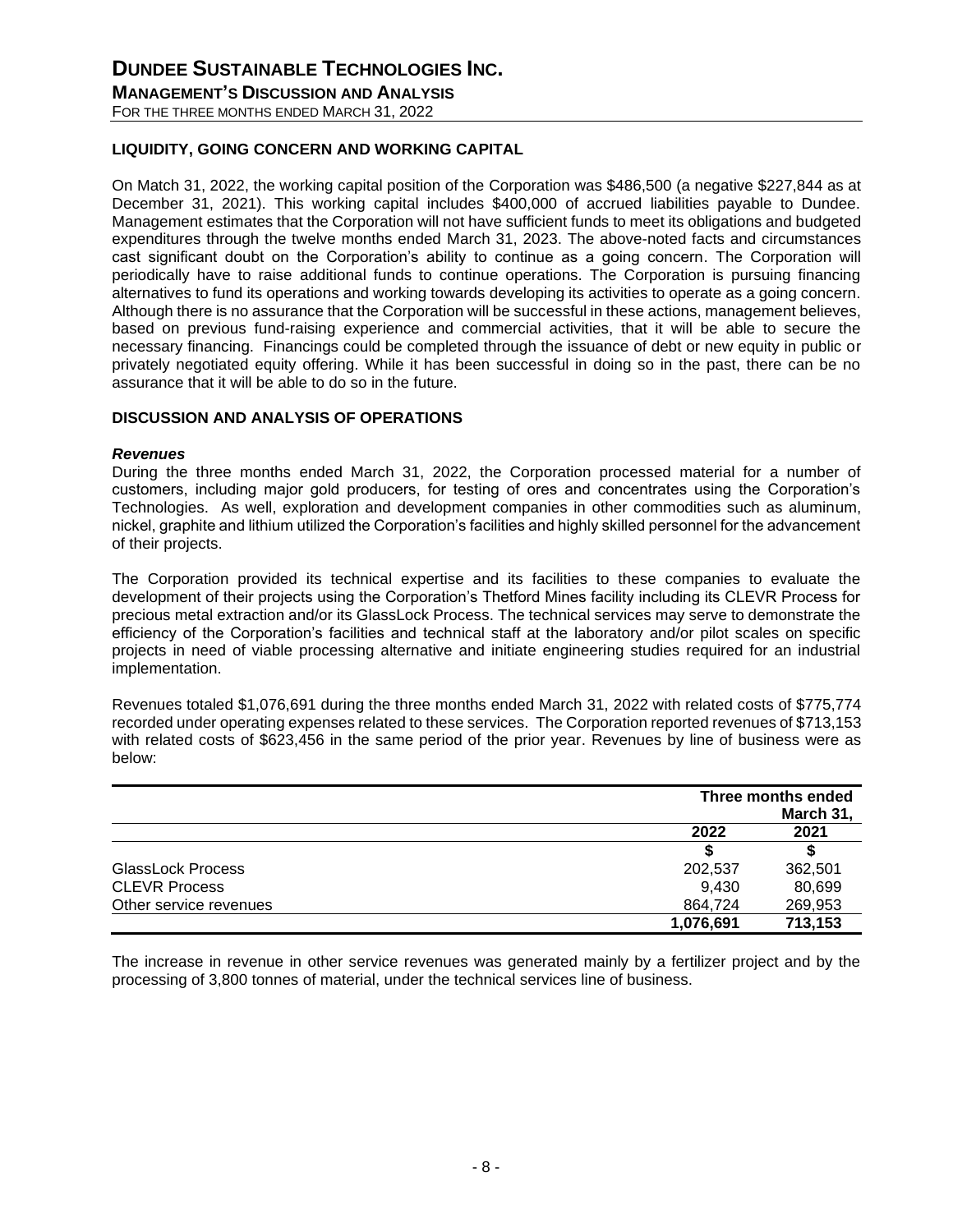# **DUNDEE SUSTAINABLE TECHNOLOGIES INC.**

**MANAGEMENT'S DISCUSSION AND ANALYSIS**

FOR THE THREE MONTHS ENDED MARCH 31, 2022

#### *Operating expenses*

The major components of the operating expenses are as follows:

|                |         | Three months ended |  |
|----------------|---------|--------------------|--|
|                | 2022    | March 31,<br>2021  |  |
|                |         |                    |  |
| Labour         | 302,724 | 249,312            |  |
| Consultants    | 124,994 | 179,826            |  |
| Consumables    | 36,800  | 45,085             |  |
| Plant overhead | 311,256 | 149,233            |  |
|                | 775,774 | 623,456            |  |

#### *Technology development*

During the three month ended March 31, 2022, the Corporation incurred technology development costs of \$257,413 (\$267,173 in the same period of 2021). These costs relate to research activities at the laboratory, patent maintenance and plant overhead.

The Corporation periodically receives reimbursement of project expenses generated under collaboration agreements and financial assistance under government incentive programs. These compensate the Corporation for expenses incurred and are normally recognized as a reduction to research and development expense on a systematic basis in the same periods in which the expenses are incurred. On a net-of-assistance basis, research and development costs amounted to \$257,413 (\$255,173 in the same period of 2021).

|                                           | Three months ended<br>March 31, |          |
|-------------------------------------------|---------------------------------|----------|
|                                           | 2022                            | 2021     |
|                                           |                                 |          |
| Plant expenses                            | 230,675                         | 254.019  |
| Patent maintenance                        | 26,738                          | 13,154   |
| Technology development                    | 257.413                         | 267,173  |
| Tax credit and other government subsidies |                                 | (12,000) |
| Technology development expenses, net      | 257,413                         | 255,173  |

#### *Professional and consulting fees*

|                                              | Three months ended |                   |
|----------------------------------------------|--------------------|-------------------|
|                                              | 2022               | March 31,<br>2021 |
|                                              |                    | \$                |
| Legal                                        | 3,850              | 2,713             |
| Audit, audit related work and tax compliance | 37,450             | 100,000           |
| Accounting                                   | 2,229              | 7,000             |
| Other                                        | 4,050              | 3,029             |
|                                              | 47,579             | 112,742           |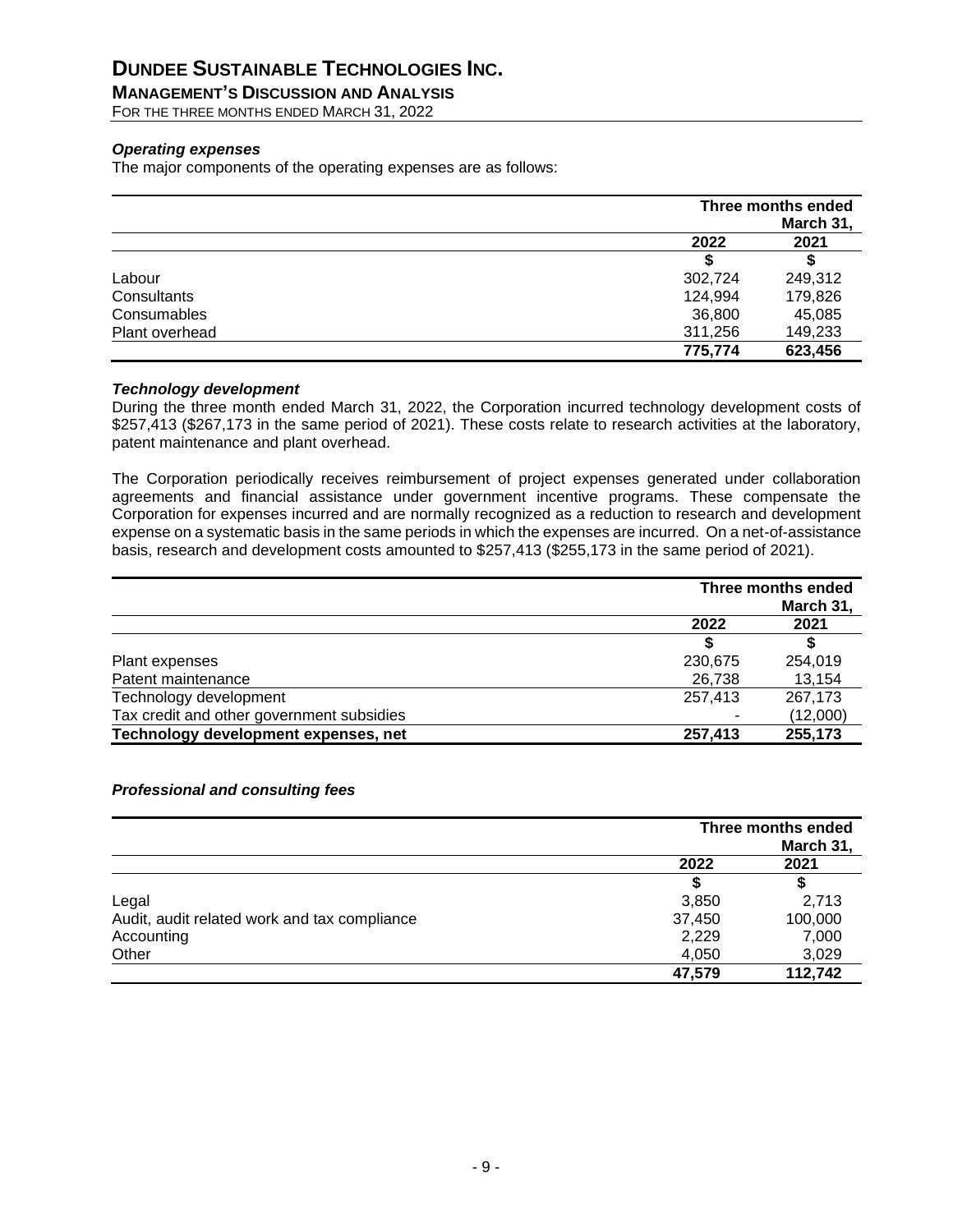**MANAGEMENT'S DISCUSSION AND ANALYSIS**

FOR THE THREE MONTHS ENDED MARCH 31, 2022

#### *Administrative expenses*

|                                   | Three months ended<br>March 31, |        |
|-----------------------------------|---------------------------------|--------|
|                                   | 2022                            | 2021   |
|                                   |                                 |        |
| Insurance                         | 59,353                          | 43,793 |
| Rent and lease operating expenses | 8,352                           | 6,286  |
| Website and technical support     | 4.346                           | 4,667  |
| Travel and accommodations         | 2,039                           | 124    |
| Telecommunications and others     | 8.127                           | 9,078  |
|                                   | 82,287                          | 63,948 |

The increase in insurance expense was due to the renewal of our policies. Canadian and companies that are domiciled in Quebec in particular, have seen a significant upward pressure on rating and tightening of underwriting parameters.

#### *Wages and compensation*

|                      | Three months ended<br>March 31, |         |  |
|----------------------|---------------------------------|---------|--|
|                      | 2022                            | 2021    |  |
|                      |                                 |         |  |
| Employees            | 85,633                          | 124,943 |  |
| Officer compensation | 16,625                          | 31,770  |  |
| Director fees        | 9,000                           | 9,000   |  |
|                      | 111,258                         | 165,713 |  |

Officer compensation relates to the President and Chief Executive Officer's (CEO) compensation. The remuneration of the actual CEO is based on a monthly rate of \$16,667. A portion of the remuneration of the actual CEO is allocated to operating expenses to account for his work provided to service contracts.

#### *Other (Gains) and Losses*

|                                          | Three months ended<br>March 31, |         |
|------------------------------------------|---------------------------------|---------|
|                                          | 2022                            | 2021    |
|                                          | \$                              |         |
| Interest expenses on:                    |                                 |         |
| Dundee loans and Dundee promissory notes | 216,697                         | 176,243 |
| Dundee accretion expense                 | 68.129                          | 50,381  |
| IQ loan                                  | 92,698                          | 84,769  |
| IQ loan accretion expense                | 43.922                          | 34,189  |
| CED Contribution accretion expense       | 6,989                           | 7,779   |
| Interest expense on leases               | 28,957                          | 32,178  |
| Other interest expense                   |                                 | 2,869   |
| Finance income on debt valuation         | (19, 557)                       |         |
| Other income                             | (2,708)                         | (4,600) |
|                                          | 435,127                         | 383,808 |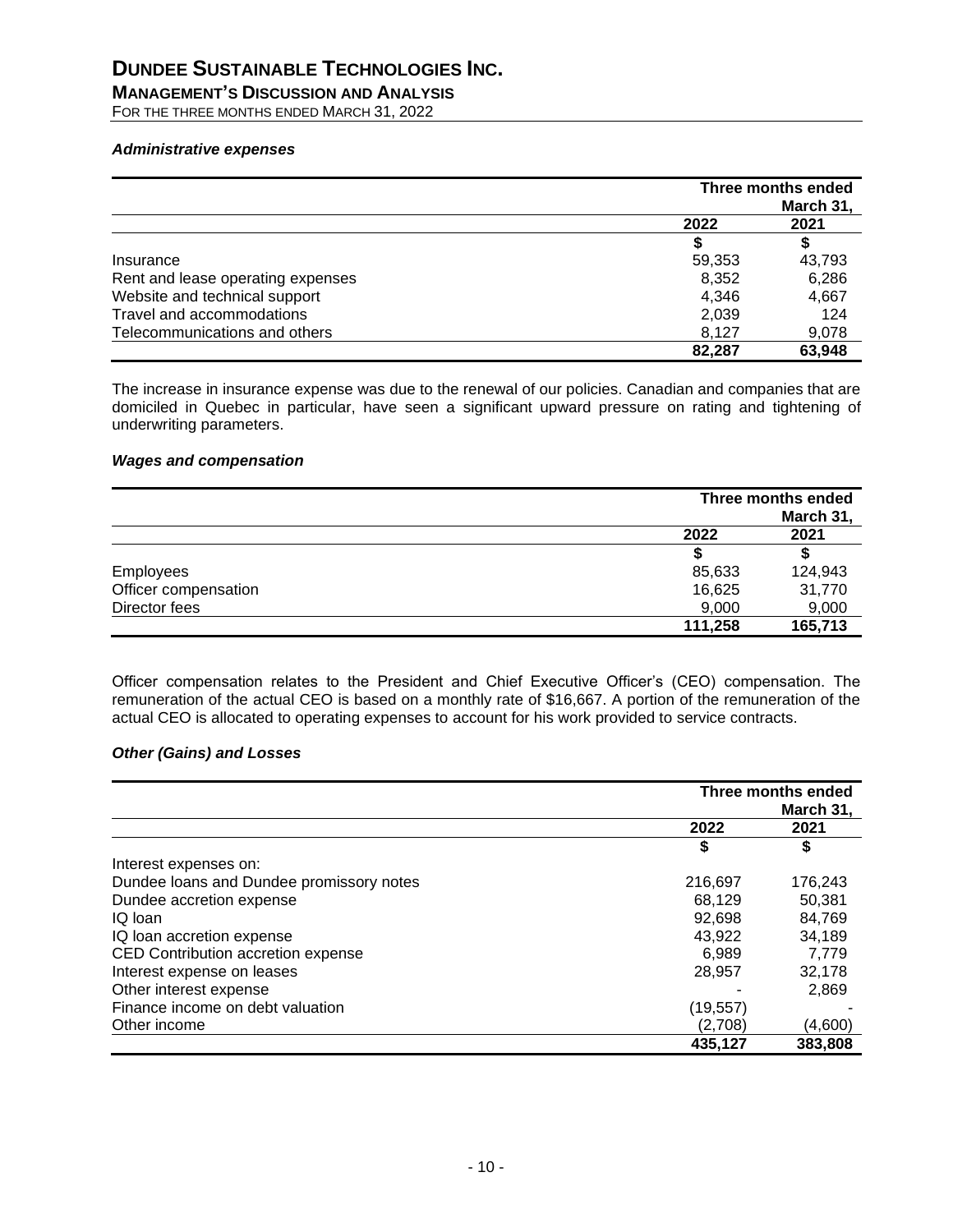**MANAGEMENT'S DISCUSSION AND ANALYSIS**

## FOR THE THREE MONTHS ENDED MARCH 31, 2022

#### <span id="page-10-0"></span>**SELECTED QUARTERLY INFORMATION**

The following table sets forth selected historical financial information for the Corporation from the last eight quarters. Such information is derived from the Corporation's interim unaudited consolidated financial statements prepared in accordance with IFRS.

|                                               | $Q1-22$     | Q4-21      | $Q3-21$    | Q2-21      |
|-----------------------------------------------|-------------|------------|------------|------------|
|                                               |             |            | S          |            |
| Total revenue                                 | 1,076,691   | 1,109,727  | 1,174,537  | 1,352,206  |
| Operating income (loss)                       | (343,230)   | (221, 744) | (593,036)  | (339, 401) |
| Net income (loss) and comprehensive income    | (774, 172)  | (599,892)  | (965, 265) | (754, 283) |
| (loss)                                        |             |            |            |            |
| Basic and diluted net income (loss) per share | (0.01)      | (0.01)     | (0.02)     | (0.01)     |
|                                               | Q1-21       | $Q4-20$    | $Q3-20$    | $Q2-20$    |
|                                               |             |            | S          |            |
| Total revenue                                 | 713,153     | 834,817    | 861,173    | 1,047,939  |
| Operating income (loss)                       | (657,514)   | 109,628    | (809,834)  | 34,687     |
| Net income (loss) and comprehensive income    | (1,069,215) | 1,044,845  | (288, 543) | (573,010)  |
| (loss)                                        |             |            |            |            |
| Basic and diluted net income (loss) per share | (0.02)      | 0.02       | (0.006)    | (0.031)    |

For the quarter ended September 30, 2020, net loss and comprehensive loss was overstated by \$1,347,626 as a result of a gain on debt settlements which should have been accounted for during the three months period ended on September 30, 2020, rather than in the last quarter. For the year ended December 31, 2020, the Gain on debt settlements is adequately accounted for.

#### <span id="page-10-1"></span>**OUTLOOK FOR 2022**

The Corporation continues to move towards the commercialization of its Technologies and seeking to maximize the value of all of its assets to accelerate this growth. The Corporation has numerous initiatives that it will execute to ensure success.

#### *Glasslock Process*TM

The Corporation completed the delivery of the industrial demonstration GlassLock plant onsite a mineral processing facility in 2019. During that year, the Corporation successfully performed a demonstration campaign and presented the technical report to the customer. The Corporation then received a mandate from the client to perform the basic engineering phase for a full-scale implementation on site. The Corporation intends to use results from this program to position the technology for adoption by other customers around the world. While the Client has experienced operating challenges with the operation of the smelter in 2021, a decision was made to proceed with complementary engineering study that will be required to support the detailed engineering and the permitting phases of the project. Those studies will be performed in Q2 and Q3 of 2022. A decision from the client to proceed with the construction of a full-scale plant is not expected until Q4 of 2022. While this project is facing delays due to general smelting challenges, the commitment for the GlassLock technology remains strong and is still high on the list of the Corporation's most significant projects.

In addition, the Corporation was awarded a mandate for metallurgical testwork and basic engineering report for another industrial implementation of its Glasslock Process in Ghana. The Client of this project is a top tier gold producer, and the execution of an arsenic stabilization project is part of their legal obligation to maintain their mining permit. This site contains legacy flue dusts contaminated by arsenic but also contains recoverable gold. The Corporation successfully demonstrated its ability to extract gold and stabilize the arsenic using its Glasslock Process. As of the end of 2021, the decision was made by the investment committee of the Client to proceed with the project. The next and final step in the approval process is now the approval from the local Environmental Protection Agency ("EPA"). This approval process is led by the Client and supported by DST and is on-going. The approval by the EPA of the project will allow the project to move into commercial agreement and contractual phase which is expected to begin in early Q2/2022 which would lead to a project kick-off before the end of Q2/2022.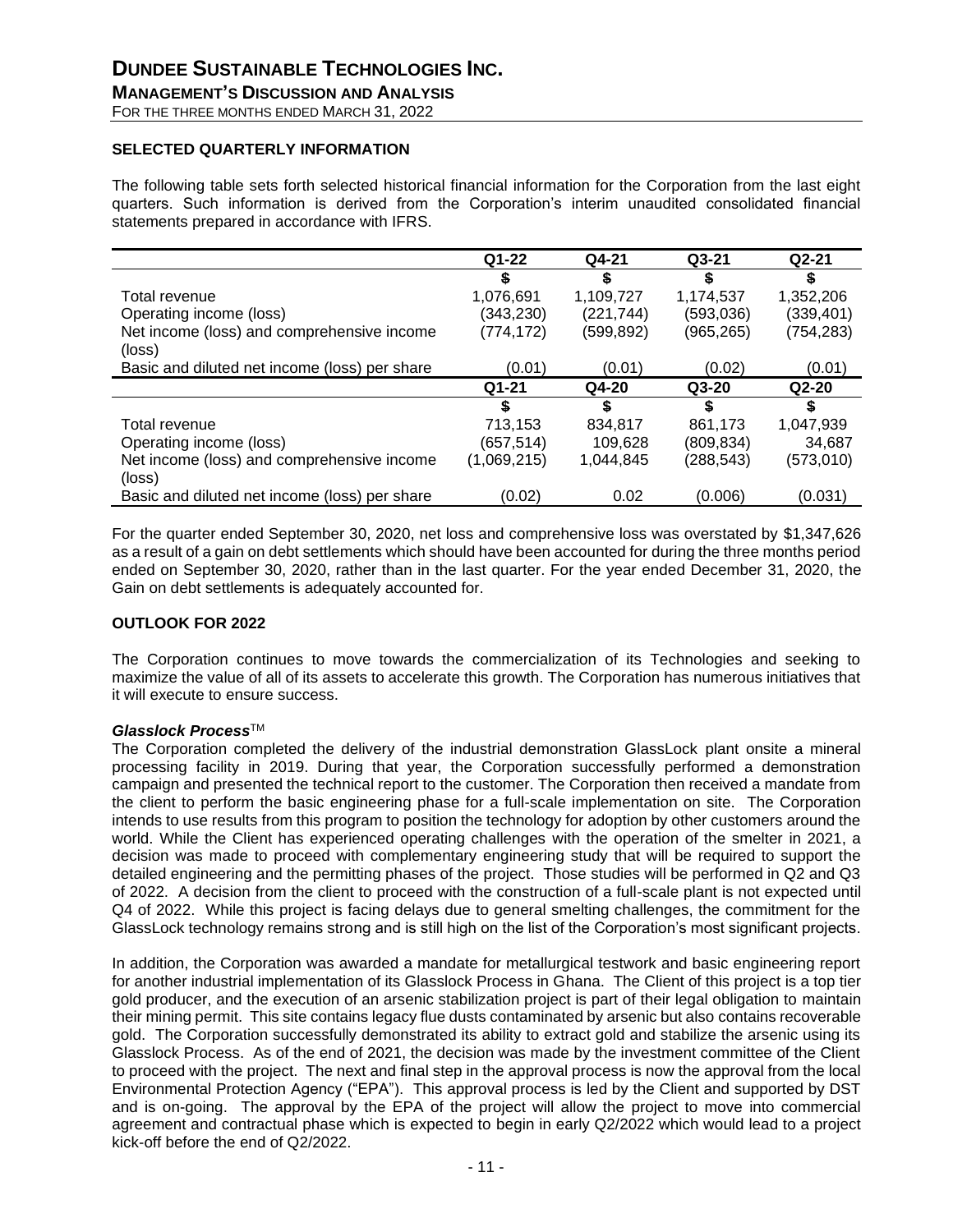#### *CLEVR Process*TM

Since completing the second of two CLEVR Process industrial demonstration campaigns, the Corporation has continued to work with major and mid-tier gold producers to test the applicability of the CLEVR Process on dedicated gold deposits and to deliver technical & economic studies, designed with the objective of building the first commercial plant in partnership with a strategic partner. The demonstration campaigns established the proof of concept of the Corporation's CLEVR Process for different ore and concentrate streams. DST has been engaged for metallurgical testing programs and flow sheet development for gold customers for the application of the CLEVR Process on deposits under development. The Corporation is working with several properties in Asia, South America, Africa and Canada to test their ores and concentrates using the CLEVR Process.

#### *Technical Services*

The Corporation owns a state-of-the-art mineral processing and metallurgical (hydro & pyro) facilities which is being made available for test programs ranging from laboratory (kg-scale) to the industrial scale (+1,000 tons). The Corporation is working on two significant technical services projects that will result in revenues of \$3.5 million over the next two years. Management is constantly in discussions with numerous parties with respect to projects that will maximize the value of its Thetford Mines facility.

#### <span id="page-11-0"></span>**OFF BALANCE SHEET ARRANGEMENTS**

The Corporation did not enter into any off-balance sheet arrangements during the three months ended March 31, 2022 and 2021.

#### <span id="page-11-1"></span>**CONTRACTUAL OBLIGATIONS AND COMMITMENTS**

The contractual obligations of the Corporation include lease payments for the Thetford Mines facilities and the head office in Montreal (Refer to Note 5 to the consolidated financial statements for the years ended December 31, 2021).

#### <span id="page-11-2"></span>**ACCOUNTING POLICY CHANGES, CRITICAL ESTIMATES, JUDGMENTS AND ASSUMPTIONS**

The preparation of financial statements in conformity with IFRS requires management to make estimates and assumptions that affect amounts reported in the financial statements and accompanying notes. There is a full disclosure and description of the Corporation's critical accounting policies, estimates, judgments, assumptions in the consolidated financial statements as at December 31, 2021 in notes 1, 2 and 3.

#### <span id="page-11-3"></span>**FINANCIAL INSTRUMENTS AND OTHER INSTRUMENTS**

The Corporation is exposed to various financial risks resulting from both its operations and its investments activities. The Corporation does not enter into financial instrument agreements including derivative financial instruments for speculative purposes. The Corporation's main financial risk exposure and its financial risk management policies are disclosed in Note 16 to the annual consolidated financial statements for the years ended December 31, 2021 and 2020.

#### <span id="page-11-4"></span>**RISKS AND UNCERTAINTIES**

Except as otherwise disclosed in this MD&A, there have been no significant changes to the nature and scope of the risks faced by the Corporation from those described in the 2021, MD&A of the Corporation, including the risk of the COVID-19 situation. These business risks should be considered by interested parties when evaluating the Corporation's performance and its outlook.